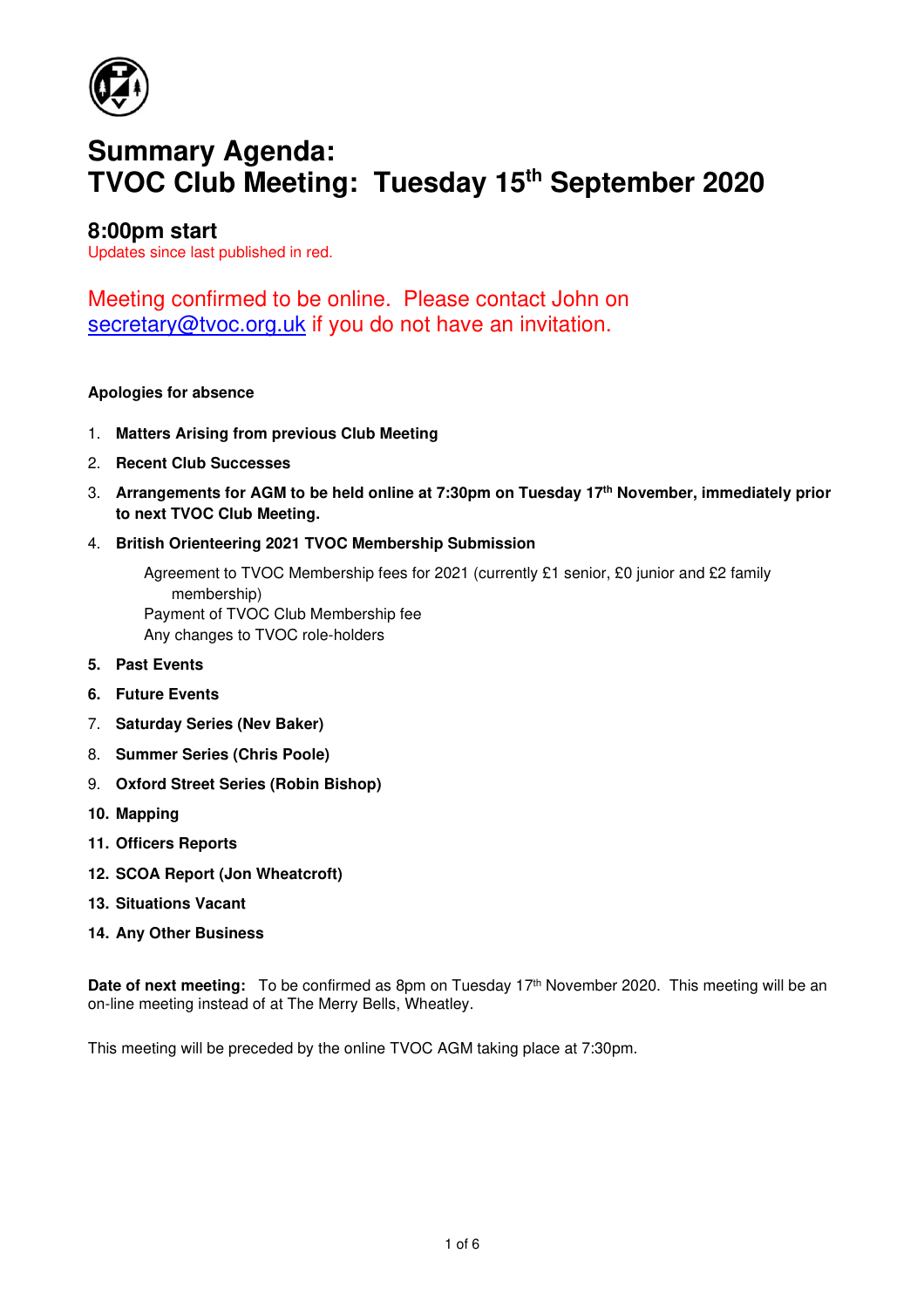

# **Agenda and Previous Actions: TVOC Club Meeting: Tuesday 15th September 2020**

**Present: Apologies for absence:** 

## **1. Matters Arising from previous Club Meeting**

a) TVOC Membership information to be printed on TVOC maps

**ACTION**: John Dalton to pass on JPEG to mappers and Series Coordinators and John Farren. This should go onto all maps. There was a question about doing this with OpenOrienteeringMap maps. It was suggested that a JPEG can be dropped onto the map.

## **UPDATE SINCE MEETING:**

Bob Beresford looked at whether a JPG can be added to a Street Map map and this didn't look to be a simple option. It could be put in the race instructions depending on what else is going in there.

b) Volunteering group to help encourage more volunteers. **ACTION CARRIED OVER**

c) Permanent Orienteering Course at Keep Hill and Deangarden Woods (John Dalton) **CARRIED OVER:** The suggestion of making a payment of some sort to the mapper, Jegor Kostylev, for his efforts in producing this map. Note that Jegor is an external mapper and is not a member of TVOC.

d) Ideas for Youth League (in conjunction with Saturday Series): Joel Taylor The meeting believed it was unlikely that this could happen in the timeframes suggested. **ACTION**: John Dalton to update Joel with this sentiment.

e) Donation for Woodland Trust for Penn Woods?

To be considered after the next Penn event

f) Date for AGM: Date and format needs to be set. Online.

- Weekday evening slot for an AGM online. **Tuesday 17th November at 7:30pm**. Followed by the standard club meeting. John Dalton to consider the most appropriate technology to use for this.
- Need to publish agenda in advance. People who cannot attend should liaise with the Chair ahead of the meeting to vote on their behalf.
- Possible date for a face-to-face dinner to be proposed later if that is possible.

## **2. Recent Club Successes**

## **3. Arrangements for AGM to be held online at 7:30pm on Tuesday 17th November, immediately prior to next TVOC Club Meeting.**

## **4. Past Events**

#### a) EMIT

It was noted that the Saturday Series Planner Guidelines still refer to EMIT. **ACTION**: Robin Bishop offered to upgrade these to refer to SIAC. **ACTION CARRIED OVER** 

## **5. British Orienteering 2021 TVOC Membership Submission**

Agreement to TVOC Membership fees for 2021 (currently £1 senior, £0 junior and £2 family membership)

Payment of TVOC Club Membership fee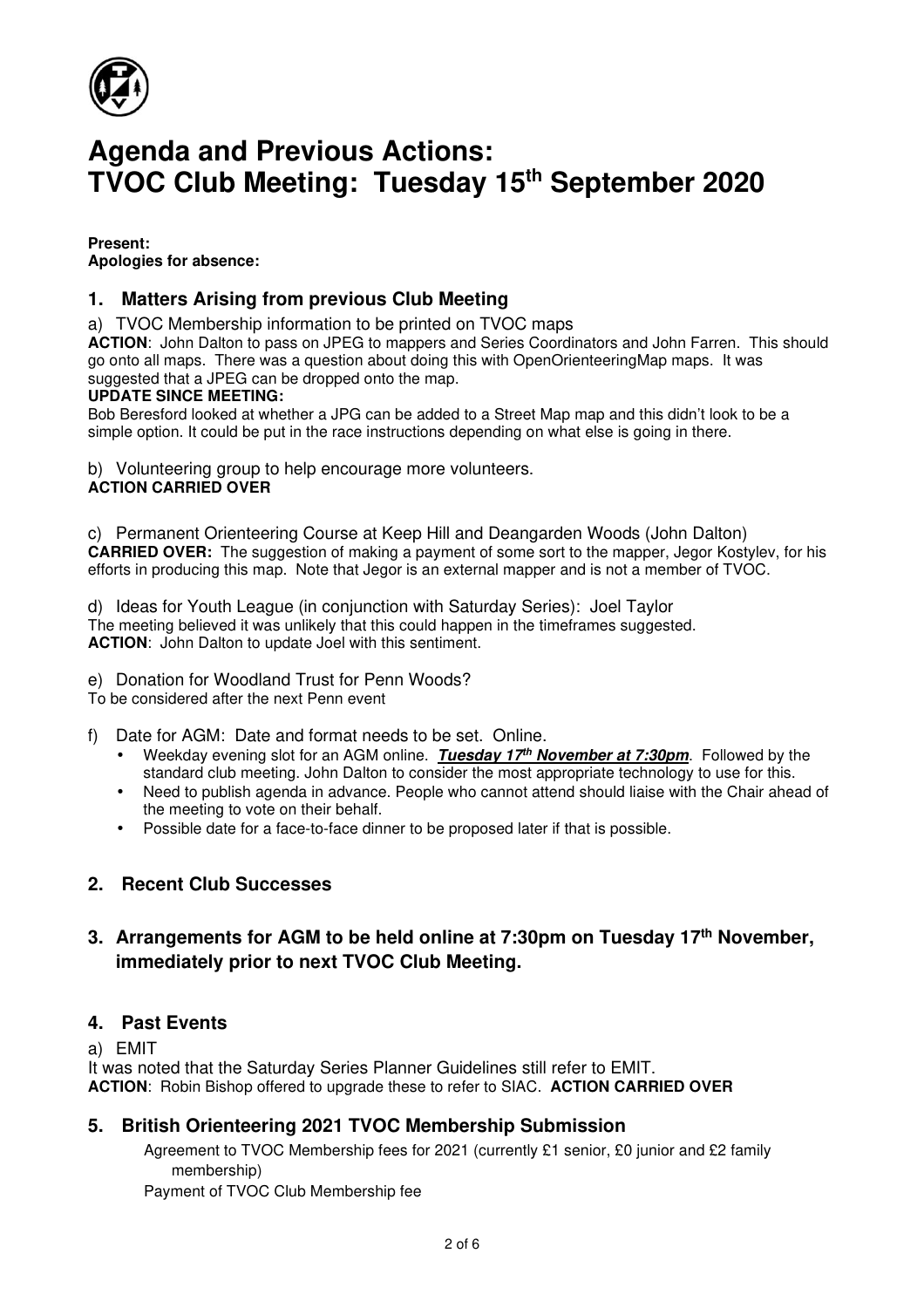

Any changes to TVOC role-holders

## **6. Future Events: see http://tinyurl.com/TVOC-plans**

**NOTE**: The meeting should now be reviewing newly appointed Planners and Controllers for Level C events. (Level B events are reviewed by SCOA).

## **SEE APPENDIX FOR FULL DETAILS OF ALL EVENTS CURRENTLY PLANNED**

- **7. Saturday Series (Neville Baker)**
- **8. Summer Series 2020 (Chris Poole)**

## **9. Oxford Street Series (currently Thames Valley Street Series) (Robin Bishop)**

## **10. Other Mapping Topics**

a) The availability of the most recent TVOC maps in a Dropbox location to be centrally available as an archive or library was suggested.

**ACTION CARRIED OVER**: Neville to raise with John Farren

**ACTION CARRIED OVER:** Robin to consider how this could be done as Dropbox had limited free storage Robin is still considering.

b) The availability of Chiltern AONB LIDAR data (Mark Thompson) **ACTION**: John to contact Mark and Andrew for feedback

## **11. Officers Reports**

- a) Chairman: Nothing
- b) Treasurer:
- Nothing c) Secretary:
- Nothing
- d) Captain: **Nothing**
- e) Membership Secretary: Nothing

## **12. SCOA Report (Jon Wheatcroft)**

## **13. Situations Vacant or Becoming Vacant**

| <b>Role</b>                                 | <b>Previous</b><br><b>Holder</b> | <b>Comments</b>                                                                                                                                                                   |
|---------------------------------------------|----------------------------------|-----------------------------------------------------------------------------------------------------------------------------------------------------------------------------------|
| Team Leader,<br>Registration and<br>Results | Alun Jones                       | Still no progress on finding someone to take this post on. For<br>now, the Registration team are agreeing amongst themselves who<br>is taking a lead for the team for each event. |
| Chairman                                    | Currently Nev<br>Baker           | Required to stand down at next AGM                                                                                                                                                |

It was noted that we have some senior people responsible for Enquiries.

**ACTION:** Enquiries: Neville to check with John Thompson and Roger Baker, for example about their willingness to be involved future events. Bob and Pattie were happy to step in under such circumstances.

## **14. Any Other Business**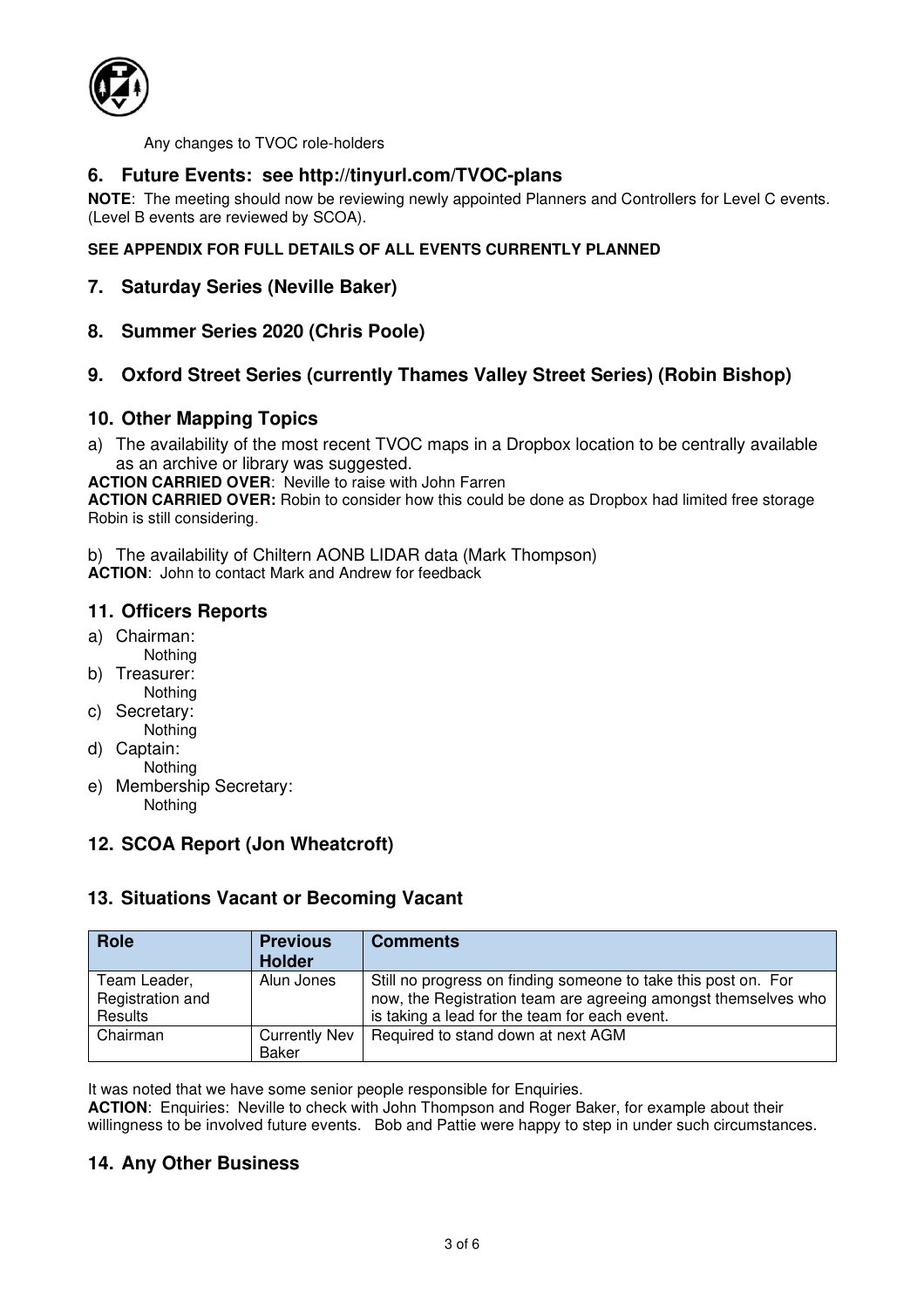

## **15. Date of next meeting:**

Next Club Meeting confirmed as 8pm on Tuesday 17<sup>th</sup> November, and is to be preceded by the 2020 AGM at 7:30.

Location: Expected to be an on-line meeting to allow attendance for the AGM.

## **APPENDIX 1: Future Events**

Changes and additions since the previous meeting are shown in red.

## **2020**

a) Trial / first post-Covid forest event: Penn Wood / Common Wood (Sunday 27<sup>th</sup> September 2020, Level C, SCOA League? All t.b.c.)

**Organiser**: Neville Baker/Marie-Anne Fischer. **Planner**: Mark Thompson. **Controller**: tbc. **Mapper**: Bob Beresford.

#### **Map:**

Map of Penn Wood (not Common Wood) has been recently updated by Bob Beresford

#### **ACTIONS**:

- Alun: Happy to talk to Sam Buckles (industrial estate) and Mike Morley (Penn Residents Association for Common Wood) in principle
	- o **UPDATE FROM ALUN JONES**: Alun has had the OK from Sam Buckles and from Mike Morley for 27th September
- Bob: Offered to contact to Woodland Trust
- Neville: Register event if it goes ahead
- Neville: Talk to Mark Thompson as Planner?
- Neville: Consider who might be Controller

#### **UPDATES SINCE MEETING:**

Bob has contacted The Woodland Trust and awaits a reply.

A further dialogue has been had after the meeting about Bradenham and Wendover as possible fall-backs to Penn if the bracken and other vegetation proves unsuitable for an event in September. Wendover was also suggested.

#### **Bob Beresford reports:**

The last large event at Bradenham was in Dec 2015, although some Sat series have used the area, last in Mar 2019. We considered this for Chiltern Challenge 2019 and Andrew and Bob visited the areas in July 2018 . Naphill Common had been extensively affected by the Phase 2 felling which was ongoing and would be unusable until this was completed and the area re established and remapped! Also Great Cookshall Wood was now unobtainable in the long term due to change in gamekeeper. Without Naphill the area is no longer big enough for a large event.

b) Shotover (Sunday 22nd November 2020, Level C, SCOA League) **Organiser**: tbc. **Planner**: tbc. **Controller**: tbc. **Mapper**: Martin Ricketts.

#### **Map:**

Martin Ricketts will review.

#### **ACTIONS**:

- Neville to check with Oxford City Council regarding permission
- Neville to check with BMW regarding use of Car Park. Gary Mills organised last events here. A donation might have been made.

Fall-back: Bradenham Park Wood?

**ACTION**: Neville to talk to Andrew Chalmers about updating the possible need to update the Bradenham map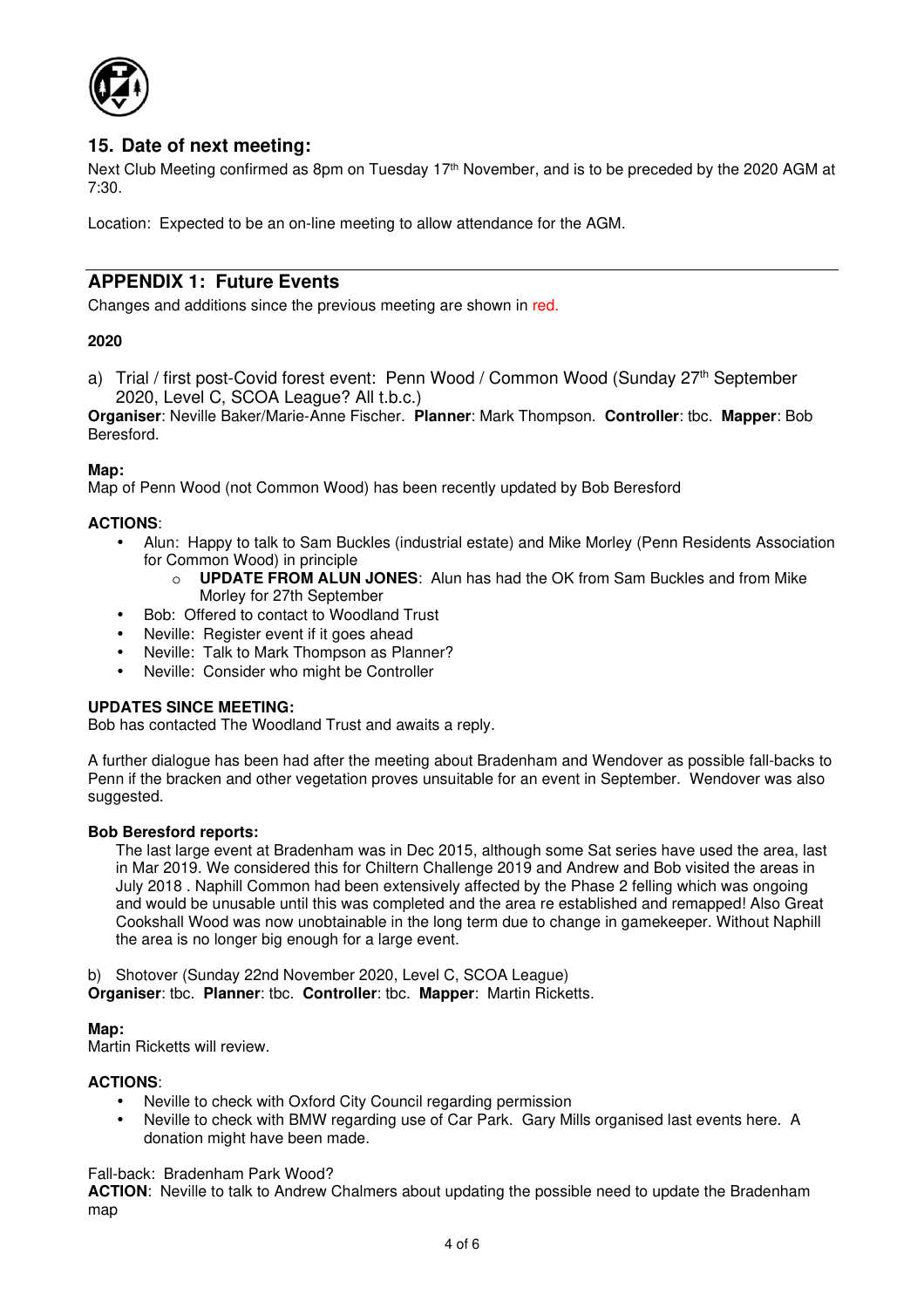

#### **2021**

c) Options for an event on Sunday January  $3<sup>rd</sup>$  2021 would be considered after suggestions it might be a good 'end of Christmas/New Year holiday' event.

**ACTION:** Neville to consider

d) Chiltern Challenge 2021 (Sunday 2<sup>nd</sup> May, High Wycombe area? Great Hampden?, Level B)

Nev has talked to Richard Sharp. Switch to May, possibly at Whiteleaf and Great Hampden. Last used in 2018. This event was very good. It was very hot in May, and courses were a bit long. Some land had been sold off (Monkton Woods). Did add some new woods. Other than that, it has not changed in size. Can you get a Black course in?

In February it is a shooting estate. Take care to go too early. But undergrowth is already high in some of the area. 2nd May is a good date? (This is a bank holiday weekend). Early May was **AGREED**.

And an Urban Event nearby by another club would be great. **ACTION**: Nev to confirm 02MAY21 to Richard Sharp.

#### **Organiser**: tbc. **Planner**: tbc. **Controller**: tbc. **Mapper**: tbc.

Nettebed / Bix are alternatives (preferred due to ease of parking) Christmas Common as a possible alternative if parking is suitable

e) Hambleden (Sunday 14<sup>th</sup> March, CompassSport Cup regional round, Level B) **Organiser**: tbc. **Planner**: Mark Thompson and Peter Riches. **Controller**: tbc. **Mapper**: Mark Thompson.

We have land owner permission.

**ACTION**: Nev to investigate Controller.

John Dalton has:

- Informed Tom and Julie who have agreed to attend to provide catering
- Provisionally booked toilets
- Registered a request for First Aid attendance with EMC Medical Services

## **PREVIOUS EVENT SCHEDULE BELOW FOR REFERENCE: SCHEDULE PARKED FOR NOW.**

a) **EVENT POSTPONED, NEW DATE NEEDED**: Wycombe Abbey, Keep Hill and Deangarden (Sunday 19th April 2020 confirmed., Level C) **Organiser**: Sue Jones / Neville Baker. **Planner**: Nat Skidmore. **Controller**: Freya Askham. **Mapper**: Jegor

Permission has been obtained by Chiltern rangers to access Keep Hill and Deangarden Woods. Permission obtained via Sue Jones for use of the school Parking to be in public car parks in High Wycombe. (Helpers park at school). Start and Finish to be in school

A new date will require permission from the school. We may not get let back into the school grounds during the next academic year

**ACTION**: Nev to keep in contact with Sue Buxton / Ian Buxton

**Map:**  Map complete